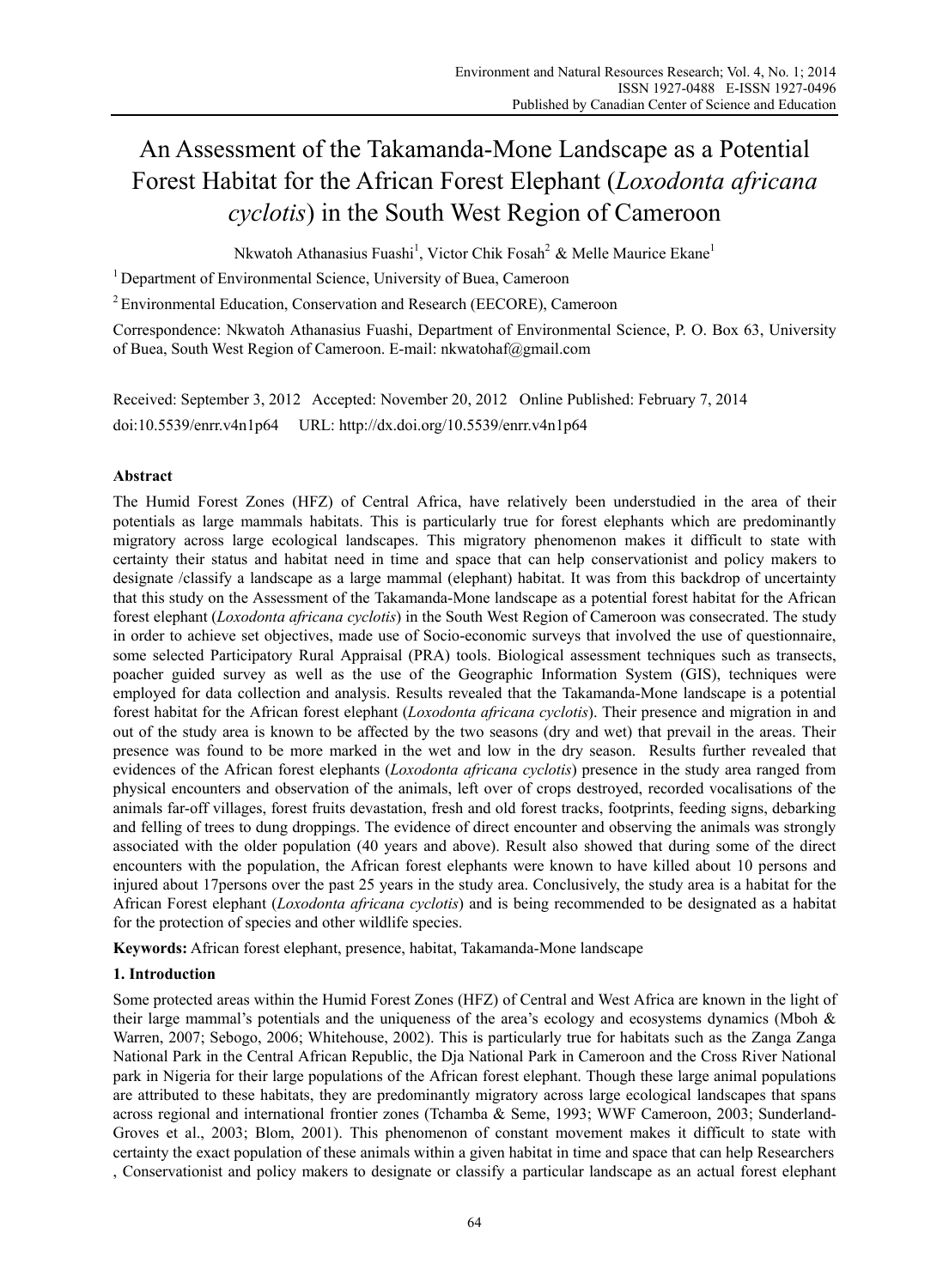habitat (Epiemelle & Ekobo, 2003; Tchamba & Seme, 1993; O'kah, 2003). This limitation is not unconnected to the difficulty that underpins various methodologies used in the estimation of wildlife populations. This is particularly common with forest elephants as they are not easily seen like those in the grassland areas (IUCN, 2009; Blake, 2005; Blanc et al., 2007; Blanc, 2008). As a result of these difficulties in wildlife population estimates, forest elephants have been studied using indirect methods that take on board the use of specific signs such as dung, footprints, feeding signs, tree debarking and many others (White, 1993; Nchanji & Plumetre, 2003; Vick, 2003; Le Breton et al., 2003). Though forest habitat and its wildlife resources seem to have a lot of gaps that need to be closed in the HFZ of Central and West Africa, the African forest Elephants (*Loxodonta africana cyclotis*) and its habitats however, have been extensively studied in some protected and unprotected areas in the sub region. Prominent scientists, research organisations, NGOs and many other interested constituted cores have carried out research on the ecology, migratory patterns, human-elephant conflicts, genetics as well as the species conservation and management. Among these are studies of Mboh and Warren (2007), Sunderland-Groves et al. (2003) who studied the Large Mammals and specifically the Biodiversity of the Takamanda-Mone Landscape of the South West Region of Cameroon. In the same vein, Tchamba and Seme (1993), WWF Cameroon (2003), Blake (2005), Blanc et al. (2007) assessed the population distribution of the African forest elephants (*Loxodonta africana cyclotis*) in the Central African Forests zones. Sebogo (2006) is known to have developed an action Plan for the management of the African forest elephants in the Ziama-Wenegesi Transfrontier corridor of Guinea. Ekobo (1994, 2003) in addition to the works of WWF Cameroon, established the presence of the African forest elephants (*Loxodonta africana cyclotis*) in the Mount Cameroon forest area of the South West Region and the Dja National Park in the Eastern Region of Cameroon. On the bench of human elephant conflicts, Epiemelle and Ekobo (2003), Nkwatoh and Fosah (2012) assessed the level of human-elephant conflict in the mountain forest area of South West Cameroon. On the other hand, Nchanji and Plumetre (2003) evaluated the seed dispersal phenomenon and germination by the African forest elephant in the Bayang-Mbo Sanctuary of the South West Cameroon.

Despite all these research efforts, wildlife habitat (large mammals) sector in general and the African forest Elephants (*Loxodonta africana cyclotis*) in particular in Cameroon, Central and West Africa at large, is still challenged by a series of problems. One of these problems is the low level of correlated research efforts that clearly demonstrates the presence of these species in key habitats that can act as a driving force for the elaboration of policies for the protection and preservation of these habitats and corridors (IUCN, 2009).

As part of the national and international strive to source adequate information, on what constitutes the national potentials of wildlife (large mammals) habitats in general and specifically the African forest Elephants (*Loxodonta africana cyclotis*) forest habitat in particular, this study on the Assessment of the Takamanda-Mone landscape as a potential forest habitat for the African forest elephant (*Loxodonta africana cyclotis*) in the South West Region of Cameroon was initiated. To achieve study target, the study had as objectives:

1) To assess the bench marks (signs/evidence) for elephant presence in the study area.

2) To assess the impact of season on elephant presence in the study area.

3) To evaluate the study area as a potential habitat for African forest elephants Conservation

## **2. Materials and Method**

## *2.1 Location of Study Area*

The Takamanda-Mone Landscape is located between latitude 5°55′ - 6°21′N and longitude 9°11′ - 9°33′E covering a surface area of about 676 km<sup>2</sup>. It shares its western border with the Okwango Division of the Cross River National Park in Cross River State of Nigeria. It is bounded to the South by River Manyu (Cross River) in the East by the Mamfe-Widikum road and in the North by the Kweguini highlands in the Njinkwa Sub Division of North West Region of Cameroon (MINIPAT, 1987). The vegetation of the study area is of the Guinea-Congolian type (White, 1993). It is dominated by a humid tropical climate, characterized by a single short dry season (November- March) and a corresponding long wet season (April-October), (Mboh & Warren, 2007). The mean annual rainfall for the period of the study (2008-2011) was about 2400 mm with monthly peaks in July and August of every year (Bisongabang Weather Station, 2011). The mean monthly temperature ranged between 24 °C and 27 °C in February and January respectively and a maximum of 28.2 °C in March of every year, (Bisongabang Weather Station, 2011). It is drained principally by River Manyu (Cross River) and its multiple tributaries (Sunderland-Groves et al., 2003).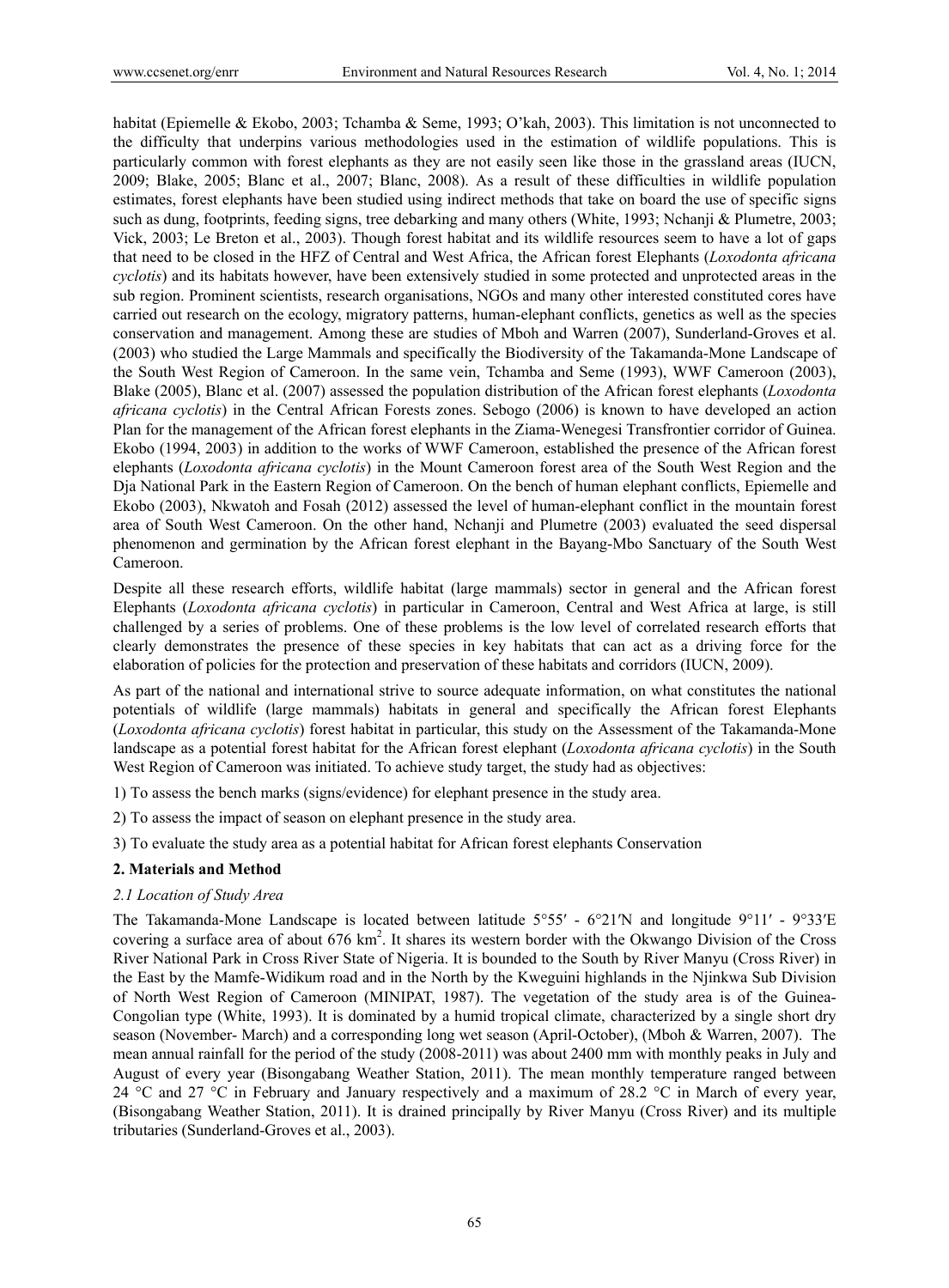

Figure 1. Map of study area: Takamanda-Mone Landscape

## *2.2 Methodology*

The study employed Biological and socio-economic assessment techniques. Biological assessment took the form of line transect establishment and a hunter guided survey. The socio-economic technique made use of the random and purposive sampling methodology for the selection of villages and the respondents for questionnaire administration. Alongside these sampling techniques, some selected Participatory Rural Appraisal (PRA) tools, such as focused group discussions, transect walk, seasonal calendar, historical time line, triangulation, visual assessments, and key informants, were employed for the collection of data on the bench marks (signs/evidence) for elephant presence, impact of season on elephant presence, and elephant habitat use. The methodologies further evaluated the study area's potential as a habitat for the Conservation of the African forest elephant (*Loxodonta africana cyclotis*).

A total of 18 out of 27 villages (Nyang, Mbu, Akwa, Tassomo, Basho 1, Basho 2 (Ketoya), Mbelishe, Matene, Kekpane, Obonyi 3, Obonyi 1, Takpe, Mfakwe, Takamanda, Kajifu. Tito, Asam, Ketoya,) were selected for the study. The 18 villages were purposefully selected on the bases of their location in the Takamanda National Park and its adjoining forest and the Mone forest reserve and its adjoining forest that forms the Takamanda-Mone landscape (T-ML). In each of the 18 villages, 50 questionnaires were administered per village, giving a total of about 900 questionnaires in all with a sampling intensity of about 33% for the study.

## *2.3 Selection of Respondents*

Respondents to the questionnaire were Staff of the Ministry of Forestry and Wildlife, Village Chiefs, Village Traditional Council members, College of elders, hunters, elephant hunters, None-Timber Forest Products (NTFPs) species harvesters/collectors, trappers, farmers, women, youths and other forest users.

These groups of respondents were targeted because they were deemed to treasure a wealth of knowledge about the presence of the African forest elephant in the study area.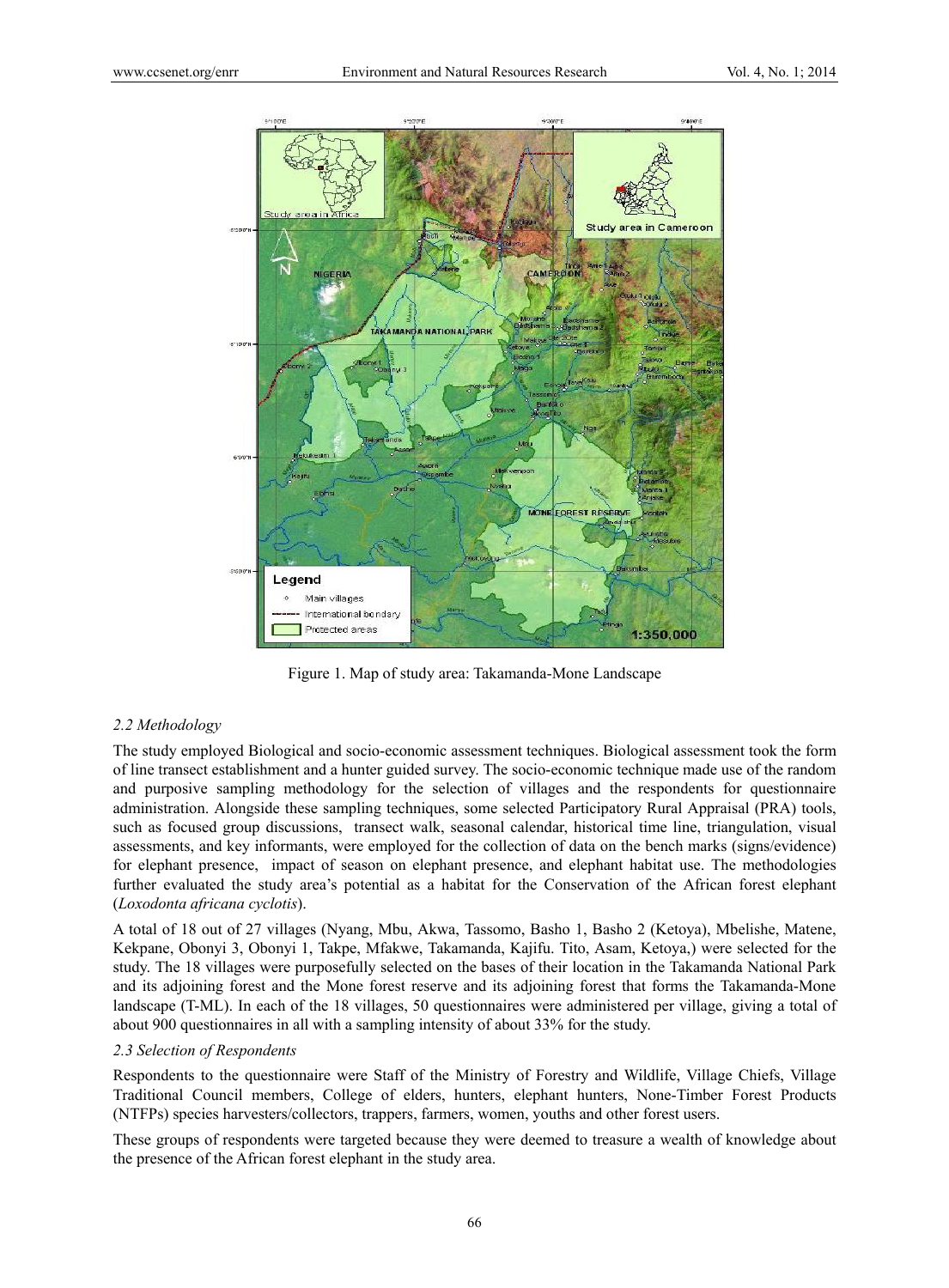## *2.4 Questionnaire Design*

One set of questionnaire divided into three sections A, B, and C was used for the conduct of the study. Sections A and B of the questionnaire which was made up of open ended questions in conjunction with appropriate PRA tools, gathered information on the background of the respondents and their general awareness of the African forest elephant presence in the study area. On the other hand, section C which was made up of a mixture of open ended and close questions in conjunction with appropriate PRA tools, collected information on respondents personal encounter with elephants. These personal encounters included; seeing the animals from a distance, heard sounds, seen signs of elephants, as well as news of elephant's presence in the study area. In view of the fact that about 90% of the respondents could not read and write, focused group discussions and semi structured interviews were held with respondents using the questionnaire as a check list (guide) while the note taker completed the questionnaire as the interview session progressed to the end.

## *2.5 Biological Assessment Technique*

In order to complement the socio-economic data collection on the assessment of the Takamanda-Mone landscape as a potential forest habitat for the African forest elephant (*Loxodonta africana cyclotis*) in the study area, the line transect technique as described by Sunderland and Tchouto (1999), Burnham et al. (1980) and Buckland et al. (1993) was employed. In each of the selected villages in the study area, three 5km long line transects were established at a distant of 2km apart in each habitat type (primary forest, secondary forest, farmlands). These transects were established at a predetermined compass bearing, perpendicular to the main access path from the village into these habitat types and parallel to each other. Along each transect, within the range of 20 m on both sides of the central line, a 100% search and recording of all African forest Elephants (*Loxodonta africana cyclotis*) signs/evidence such as seeing of the animal, left over of crops destroyed, sounds of the animals, forest fruits devastation, fresh and old forest tracks, footprints, feeding signs, debarking, felling of trees and dung droppings were carried out. Beside the transect technique a poacher-guided survey technique was carried out. This exercise took the form of a team of six knowledgeable elephant poachers and four researchers. The constituted team under the guidiance of the poachers moved through each of the habitat types in search of indicators (signs/evidences) for the presence of the African forest Elephants (*Loxodonta africana cyclotis*)*.* The first two poachers guided the team along the Kekpane, Matene and Mbilishe area. The second batch of two poachers guided the team along the Obonyi 1, Obonyi 3 and Takamanda sections of the forest while the third batch of poachers guided the team along the Mone Forest Reserve area. The poachers guided survey exercise which lasted for 54 days, started at 9:00 am and ended at 4:00 pm of each day. This was carried out in the two seasons (27 days in the dry and 27days in the wet). The choice of this daily time span was because at this time of the day, light intensity on the forest floor was bright enough to permit visibility of these signs being searched for. During the survey, as soon as a sign was found, the GPS position was taken.

# **3. Data Analysis**

Data from the questionnaire were analyzed using Microsoft Excel version 2010 and the Statistical Package for the Social Sciences (SPSS) Version 17. Data from the poacher -guided survey were analysed using ARCGIS version 8.4. Scanned maps were registered using Universal Transverse Mercator (UTM), Zone 32N, with WGS 84 as datum. The maps were then digitised as shaped files in ArcMap. The ground position of the identified points were recorded with the aid of a GPS, Garmin 60CSx, input into Excel 2010, saved as database files (DBF4) and added into ArcMap.

# **4. Results**

As shown in Table 1, the study area (T-ML) is a potential habitat for the African forest Elephants (*Loxodonta africana cyclotis*).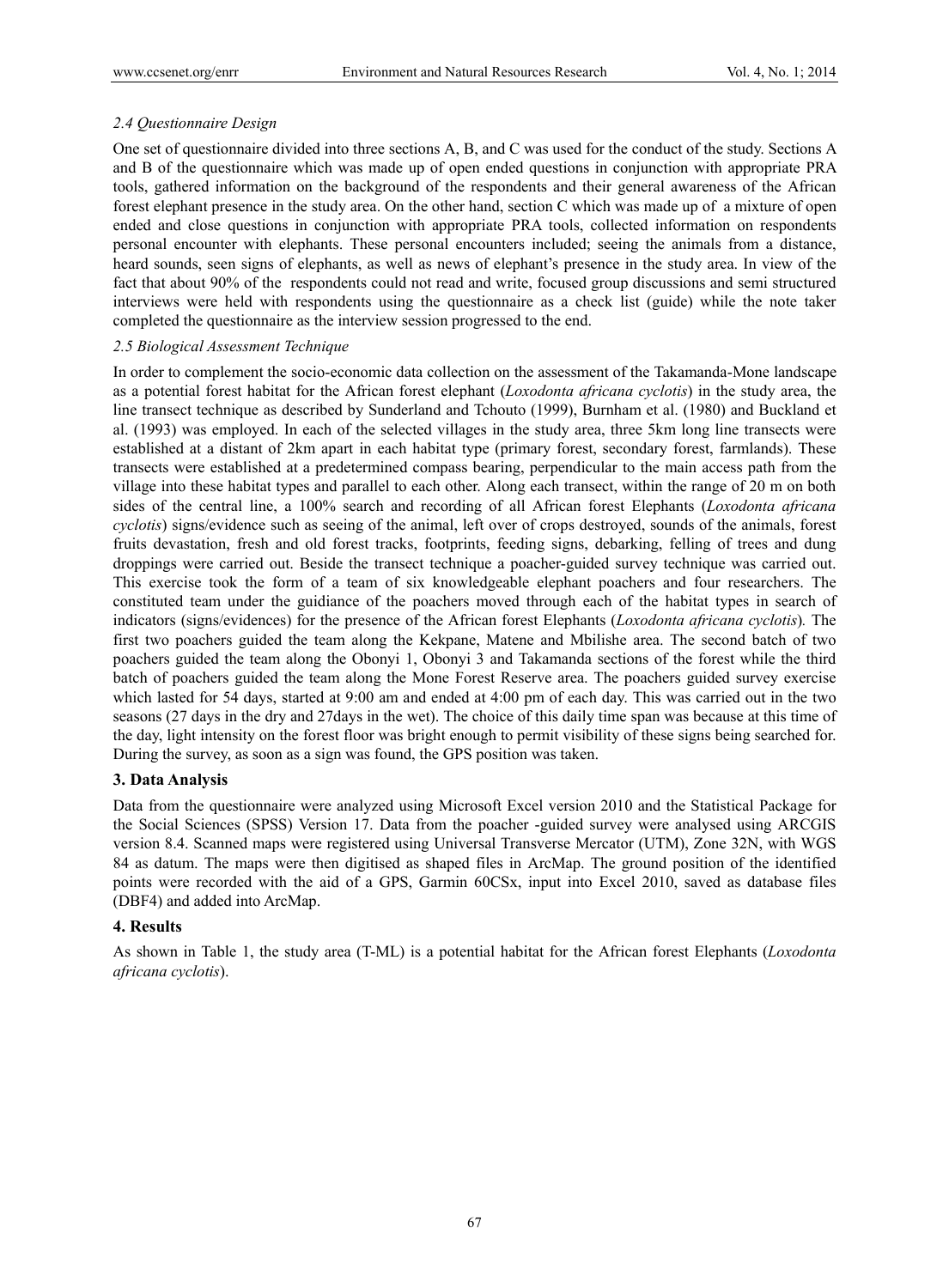| No. | Categories of Signs/evidence for elephant presence | Average No. of signs/evidence for<br>elephant presence recorded per year |
|-----|----------------------------------------------------|--------------------------------------------------------------------------|
|     | physical encounters and seeing of elephants        | 11                                                                       |
| 2   | tree debarking                                     | 33                                                                       |
| 3   | Farms (crops destroyed)                            | 3                                                                        |
| 4   | footprints                                         | Count less                                                               |
| 5   | dung droppings                                     | 57                                                                       |
| 6   | fresh and old forest tracks                        | 17                                                                       |
| 7   | tree felling/forest fruits devastation             | 73                                                                       |
| 8   | sounds of the animals                              | 133                                                                      |
| 9   | Elephant meat on market                            | 2                                                                        |

|  |  | Table 1. Categories of signs/evidence for African forest elephant presence recorded between 2008-2011 |
|--|--|-------------------------------------------------------------------------------------------------------|
|  |  |                                                                                                       |

In accordance with Table 1, the nine categories of Signs/evidence used for the assessment of the presence of the African forest Elephant (*Loxodonta africana cyclotis*)*.*in the study area recorded a 100% acceptance by respondents of the presence of these animals in the study area.

Investigation of the level of association between the respondents' age groups and their physical encounter with the African forest elephants using the Chi square  $(\chi^2)$  test, revealed a significant relationship between the age group of 40 years and above at  $p < 0.05$  level of significance and no significant relationship between the age group of the respondents lower than 40 years.

As shown in Figure 3, Analysis from the Biological and hunter guided survey concluded that the nine categories of Signs/evidence used for the assessment of the presence of the African forest Elephant (*Loxodonta africana cyclotis*) were recorded on the ground as a complement of the socio-economic survey. The biological investigation as mapped out in Figure 3, further revealed that the ground location of these animals is concentrated along the central stretch of the Takamanda National Park (TNP) and its adjoining forest, with a few movements to the northwestern part of the National Park. In the Mone Forest Reserve (MFR) and its adjoining forest area, these animals are found in the northwestern part of the reserve.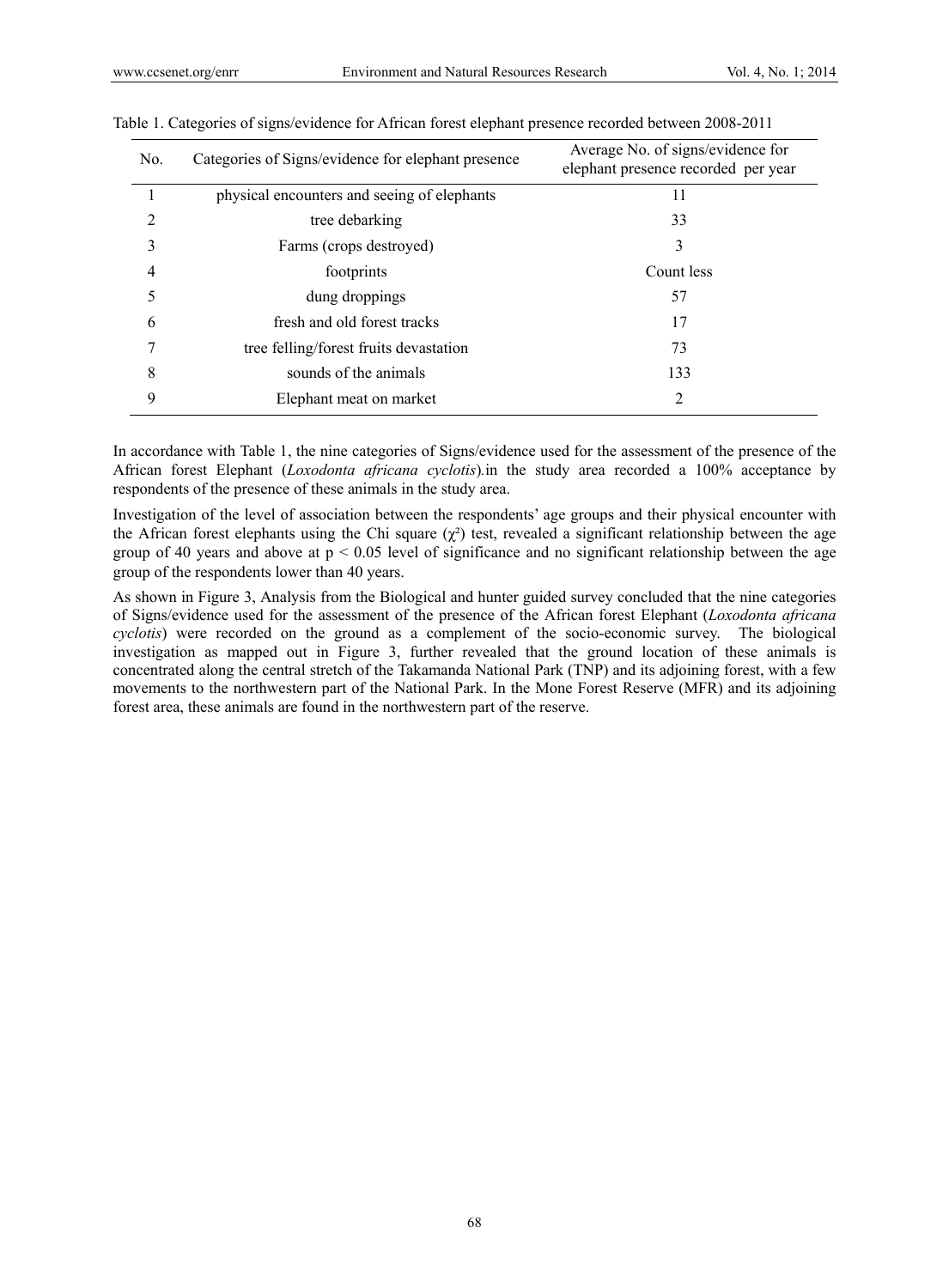

Figure 3. Map showing the African forest elephant signs and habitats in Takamanda-Mone Landscape

The African forest elephant (*Loxodonta africana cyclotis*) habitat analysis with respect to altitude as shown in figure 4, revealed that the animals are generally located between 122 and 302 m above sea level with permanent habitat concentrations between 120-200 m altitudes. There was a weak positive correlation between the African forest Elephants (*Loxodonta africana cyclotis*) location and the altitude as demonstrated by the regression coefficient of 0.2832 as shown in Figure 4. In responses to the two seasons that prevails in the study area, the animals were found to be more present in the wet season (March-October) while the dry season (November-February) was characterized by a high level of migration out of the study area to the Cross River National Park in Nigeria and sometimes to the Bayang-Mbo Sanctuary in Cameroon in search of food and tranquility.



Figure 4. Altitudinal variation of the African forest Elephants (*Loxodonta africana cyclotis*) habitat location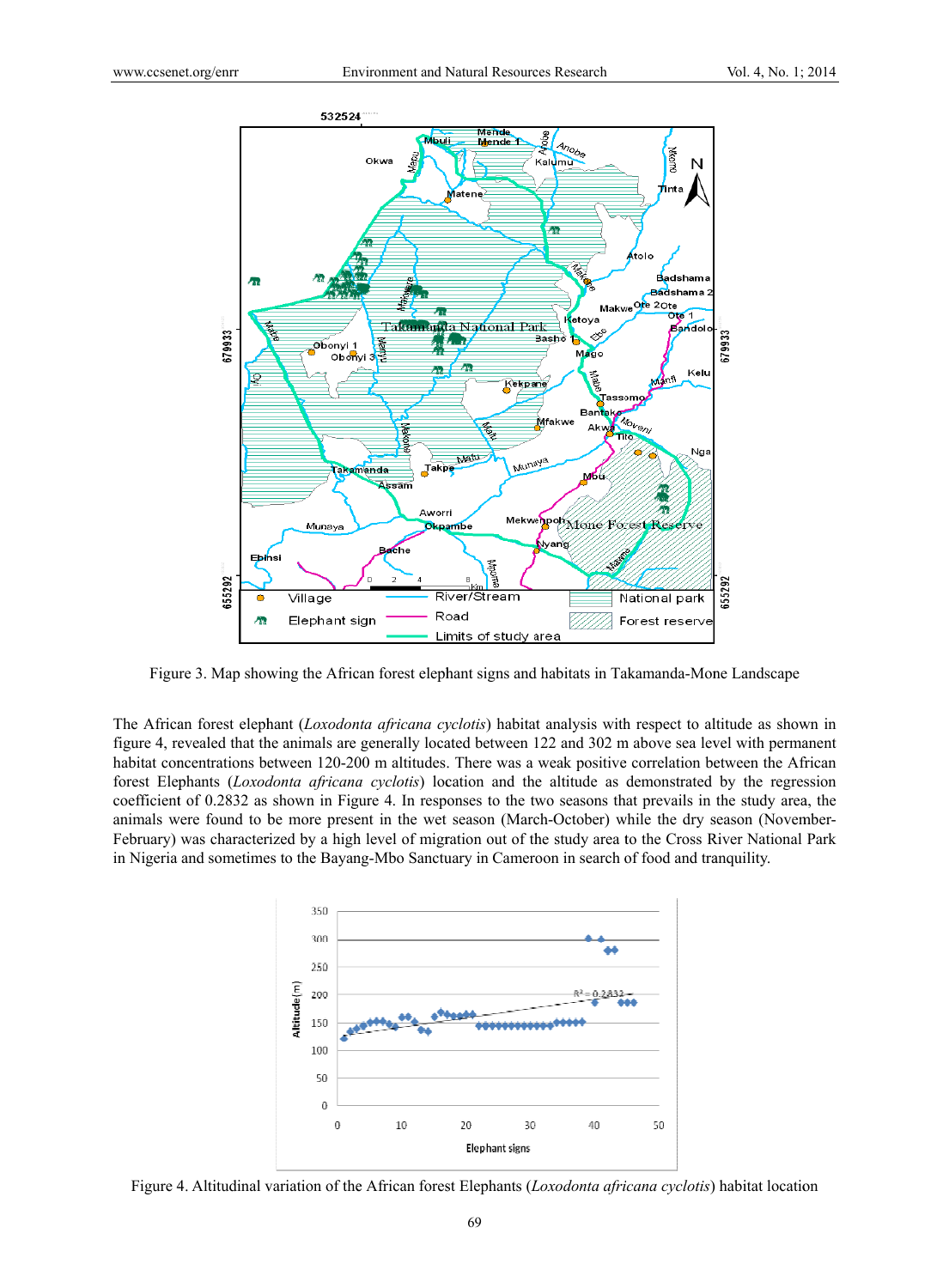## **5. Discussion**

African forests elephants (*Loxodonta africana cyclotis*) are present in the Takamanda-Mone Landscape as 100% of the respondents confirmed that the eight benchmarks (evidence/signs) used in the assessment of their presence were all positive. This is in conformity with the work of Mboh and Warren (2007), Sunderland-Groves et al. (2003) who studied the Biodiversity of the Takamanda-Mone Landscape of the South West Region of Cameroon and found out that the African forest elephant is part of the area's biodiversity. However, the leading perception was that 100% of the respondents had heard about the presence of the African forest elephant in the study area. This is in line with the findings of White (1993), Nchanji and Plumetre (2003) who in their separate studies affirmed that hearing about large mammals' presence in a habitat as emerged in recent years as the most commonly treasured evidence to mark the presence of large mammals in key areas amongst forest people. This is probably accounted for by the fact that this benchmark (evidence/signs) type can be possessed without close proximity to the elephant habitat (Vick, 2003; Le Breton et al., 2003). On the other hand, the strength of benchmarks (evidence/signs) enumerated by the respondents, was strongly related to their age groups and sex. This analogy stems from the fact that the registration of the three strongest benchmarks (evidence/signs) categories of elephant presence (seeing elephants, hearing elephant sounds and seeing elephant signs) in the study area was highly registered within the older population (40 years and above) than amongst the younger population ( $\leq 40$  years) at P  $\leq 0.05$ . This could possibly be due to the fact that the old were present when elephant populations in the recent past in the study area were still very high and as a result, physical encounters with these animals were common. On the other hand, this could be due to the fact that the old visited the forest more than the young as they were more dependent on the forest for their survival (poachers, trappers, Non-Timber Forest products (NTFPs) collectors) than the young people of today who on the contrary are more into Agriculture, Education, travelling and trading with a resultant effect of less forest visits comparatively (Epiemelle & Ekobo, 2003; Tchamba & Seme, 1993).

The African forest Elephant population and range were confirmed to have increased in the study area from the evidence provided by the Biological Assessments. The 2008-2009 periods showed a relatively high trend with respect to the highest number of elephants observed. Troops of about 41-60 elephants were seen in the 2008- 2009 periods. This increase in the elephant population and range in the T-ML might have been encouraged by the creation of the Takamanda National Park (TNP) in 2008, which might have encouraged the trans-frontier movement of the animals from the Cross River National Park in Nigeria into the study area (Bekhuis & Prins, 2003). This agrees with Whitehouse (2002), Blanc (2008) who found that the populations of African forest elephants are experiencing a great increase throughout their range state because of the legal protection the elephants now enjoy frorm conservation activities in the study area. This is also in line with Whitehouse (2002) and Sebogo (2006) whose work in the Addo elephant National Park (South Africa) and Cabinda (Angola) respectively realized that a decrease in human activities resulted into a potential increase in elephant presence in these locations.

African forest elephant presence in the Takamanda National Park is predominantly in the wet season around the central part of the Takamanda National Park with an extension towards the northwestern edge of the park. The concentration of these animals along the above described axis is not unconnected to the suitable topography and the flora constitution therein. This is in conformity with White (1994), Tchamba and Seme (1993), Mboh and Warren (2007) who in their separate studies, demonstrated that flora species such as *Irvingia gabonensis*, a major food source of the animals influences the movement of the African forest elephant in the humid forest zones of Central Africa.

## **6. Conclusion**

Conclusively, African forest elephants had been and are still present in the Takamanda-Mone Landscape with the wet season recording higher numbers. The older people have more concrete evidences concerning elephant presence in this area than the younger population.

The animals are concentrated along the central stretch of the TNP with movements from the central stretch to the northwestern part of the park. The population and the range of these animals are on the increase.

## **7. Recommendations**

1) More Eco-guards should be recruited to safeguard the integrity of the T-ML.

2) Elephant population inventory studies should be carried out.

3) Migratory patterns of these animals in and around the study area could be monitored for and effective planning and use of the area as a tourist destination.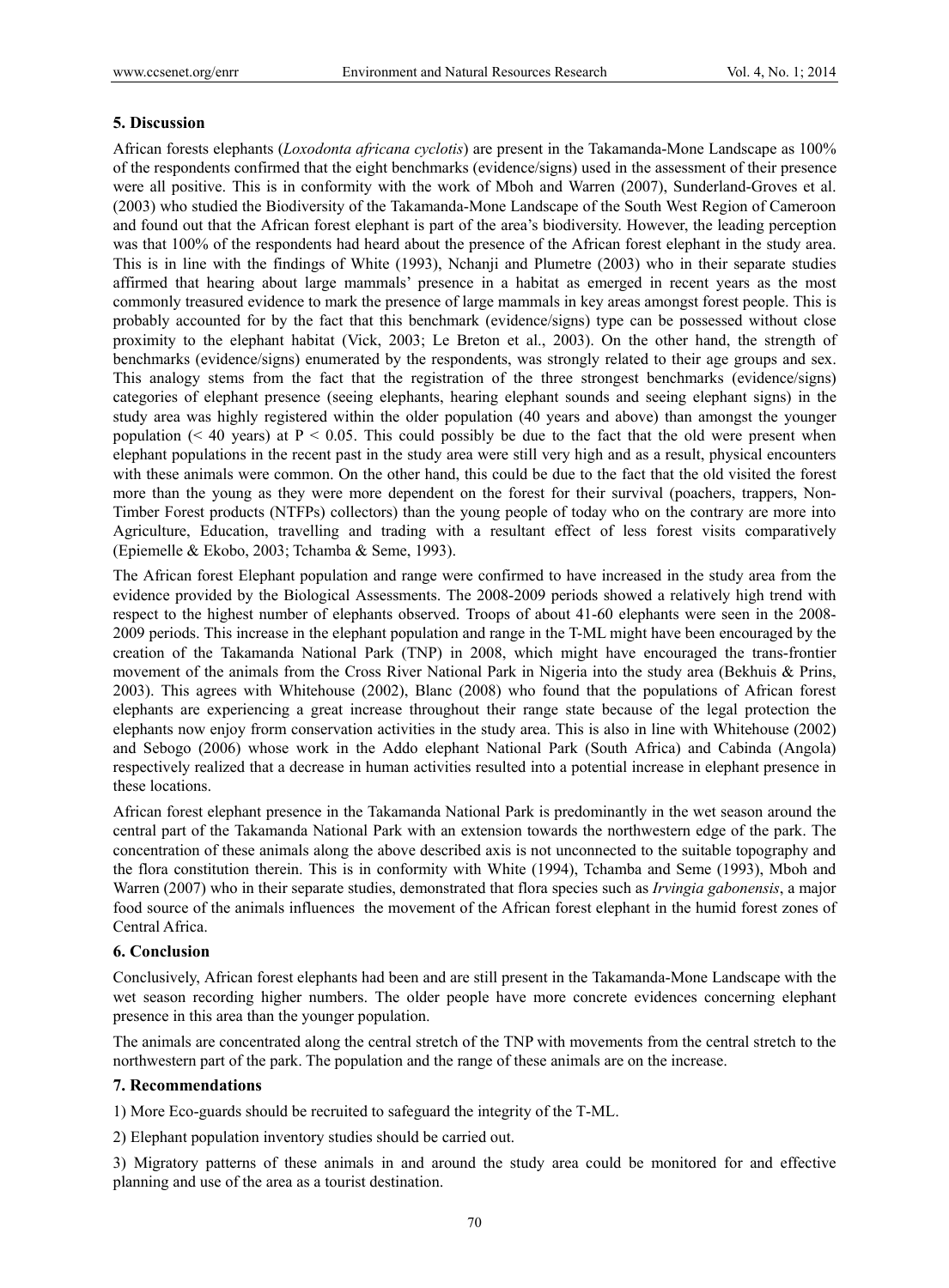#### **Acknowledgements**

We wish to thank profoundly the staff of the German International Cooperation (GIZ) and the Wildlife Conservation Society (WCS), especially the late Dr. Ymke Warren, for their support.

## **References**

- Bekhuis, P., & Prins, H. H. T. (2003). Forest elephant density and distribution of the Southeastern part of the Campo-Ma'an National Park, Cameroon. *Pachyderm, 35*, 47-52.
- Besongabang Weather Station. (2011). *Monthly weather report: for the Provincial Delegation of Weather Observation and Monitoring, South West Province Cameroon* (pp. 11-17).
- Blake, S. (2005). Central African Forests: Final Report on Population Surveys (2003-2004). March 2005. Nairobi CITES MIKE. Retrieved form http://wwwicites.org?common/program/mike/surveys/central\_africa\_survey 03-04.pdf
- Blanc, J. (2008). 2008 IUCN Red List of Threatened Species. *Loxodonta africana*. Retrieved form http://www.iucnredlist.org
- Blanc, J. J., Barnes, R. F. W., Craig, G. C., Dublin, H. T. C. R., Douglas-Hamilton, I., & Hart, J. A. (2007). African elephant status report 2007: An update of the African Elephant Database. *Occasional Paper Series of the IUCN Species Survival Commission* (p. 276). IUCN/SSC African Elephant Specialist Group. IUCN, Gland, Switzerland.
- Blom, A. (2001). *Ecological and economic impacts of gorilla-based tourism in Dzanga Sangha*, Central African Republic. PhD dissertation, University of Wageningen, Wagningen, the Netherlands (Unpublished).
- Buckland, S. T., Anderson, D. R., Burnham, K. P., & Laake, J. L. (1993). *Distance Sampling: Estimating abundance of Biological populations* (Vol. 53 No. 14, pp. 7-243). London: Chapman and Hall. http://dx.doi.org/10.1007/978-94-011-1572-8
- Burnham, K. D., Anderson, D. R., & Laake, J. L. (1993). Estimation of density from line transects sampling of Biological populations. *Wildlife Monographs* (Vol. 72 No. 72, pp. 7-202).
- Ekobo, A. (1994). *Personal Communication: Tables of Estimates Provided at the African Elephant Specialist Group, Mombassa, Kenya, 1994*. Document given to African Elephant Specialist Group.
- Ekobo, A. (2003). *Preliminary forest elephants (Loxodonta africana cyclotic) Survey in mount Cameroon Forest*, January- March, 2003.
- Epiemelle, W., & Ekobo, A. (2003). *Preliminary Assessment of Human-Elephant conflict in the mount Cameroon region* (p. 22). Commissioned by the GTZ- Mount Cameroon Project. Buea. (Unpublished).
- IUCN. (2009). Retrieved from http://www.iucn.org/about/work/programmes/pa/pa\_products/wcpa\_ categories
- Languy, M., & Motombe, N. F. (2003). The birds of Takamanda Forest Reserve, Cameroon. In A. J. Comiskey, C. H. T. Sunderland & L. J. Sunderland-Groves (Eds.). *Takamanda: the Biodiversity of an African Rainforest, SI/MAB* (Vol. 8, pp. 95-110). Washington, D. C.: Smithsonian Institution.
- Le Breton, M., Chirio, L., & Desire, F. (2003). Reptiles in Takamanda Forest Reserve, Cameroon. In A. J. Comiskey, C. H. T. Sunderland & L. J. Sunderland-Groves (Eds.). *Takamanda: the Biodiversity of an African Rainforest, SI/MAB* (Vol. 8, pp. 83-94). Washington, D. C.: Smithsonian Institution.
- Mboh, H., & Warren, Y. (2007). *Large Mammal Survey of the proposed Takamanda National Park. Unpublished report to the Wildlife Conservation Society and KfW*. Report 2 in the July 2007 series. Wildlife Conservation Society (WCS) – Takamanda Mone Landscape Project, Limbe, Cameroon.
- MINPAT. (1987). *National Population and Housing Census of Cameroon Report* (p. 674).
- Nchanji, A. C., & Plumetre, A. J. (2003). Seed germination and early seedling establishment of some elephant dispersed species in Banyang-Mbo Wildlife Sanctuary, Southwestern Cameroon. *Journal of Tropical Ecology, 19*, 229-237. http://dx.doi.org/10.1017/S0266467403003262
- O'kah, M. E. (2003). Butterfly Fauna of Takamanda Forest Reserve, Cameroon. In A. J. Comiskey, C. H. T. Sunderland & L. J. Sunderland-Groves (Eds.). *Takamanda: the Biodiversity of an African Rainforest, SI/MAB* (Vol. 8, pp. 55-72). Washington, D. C.: Smithsonian Institution.
- Sebogo, L. (2006). Action Plan for the management of elephants in the Ziama-Wenegesi Transfrontier corridor. Guinea-Liberia. *Report from workshop held from 29th to 31st May 2006 in N'zerekore (Guinea)* (p. 31).